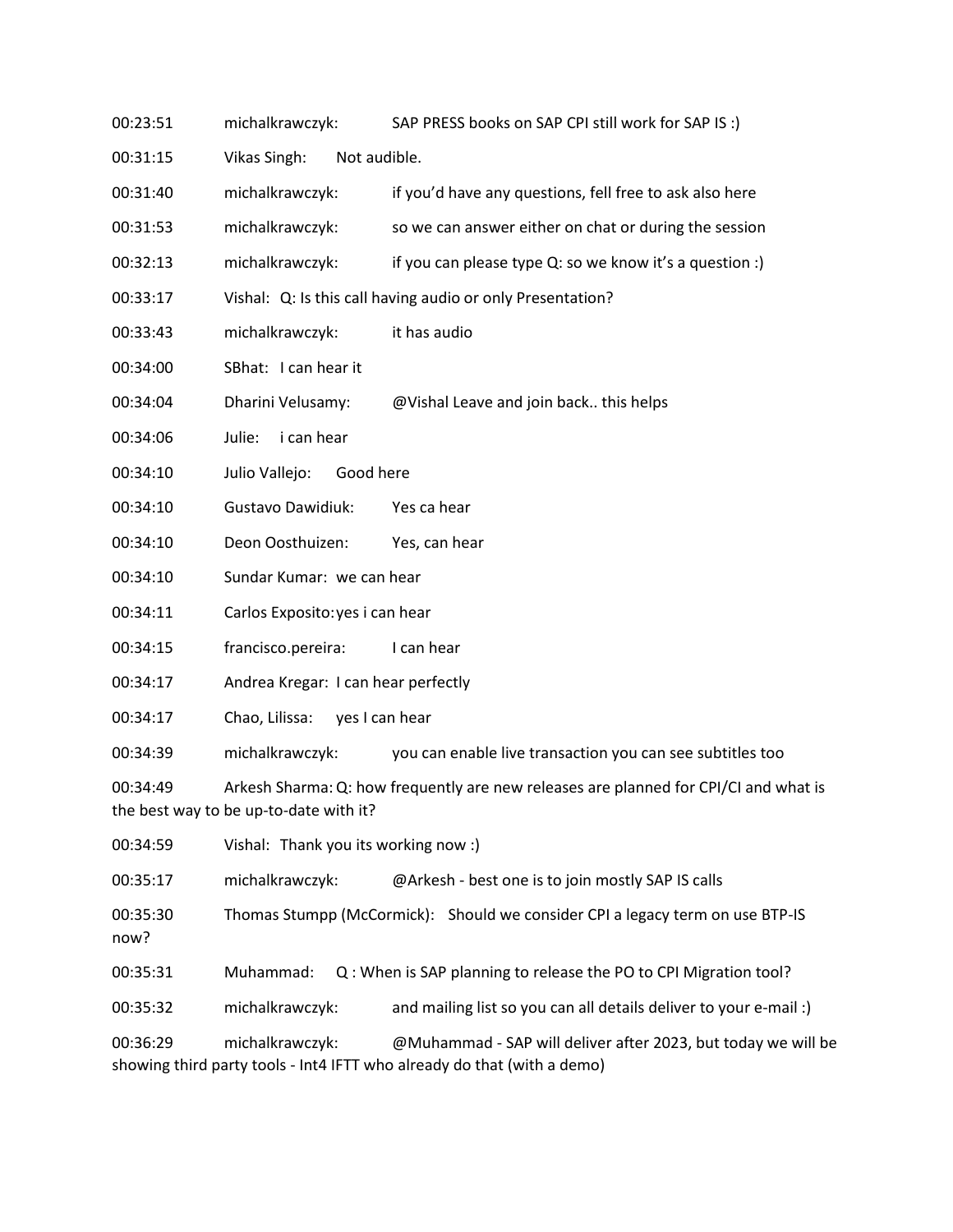00:36:43 Thomas Stumpp (McCormick): If we use SCP/CPI already, are we automatically entitled to use BTP-integration suite or do we have to buy into a RISE plan?

| 00:37:31                | michalkrawczyk:                                                                        | @Thomas - the new name is SAP IS (Integration Suite)                 |
|-------------------------|----------------------------------------------------------------------------------------|----------------------------------------------------------------------|
| 00:37:36                | Arkesh Sharma: @MichalKrawczyk: Please share the link to subscribe for mailing list.   |                                                                      |
| 00:38:01                | michalkrawczyk:                                                                        | @Arkesh - will be there in the final slides of the session :)        |
| 00:38:23                | Arkesh Sharma: Thank you, Michal! :)                                                   |                                                                      |
| 00:38:27<br>for that?   | Muhammad:                                                                              | Q: Any plan for the hybrid deployment? Do we need a separate licence |
| 00:39:30                | <b>Gustavo Dawidiuk:</b><br>con soluciones propias de SAP o de terceros?               | Hay soluciones para las conversiones de Codigos?, Para dialogar      |
| 00:39:49<br>colleagues? | Arkesh Sharma: Q: is there a way to re-visit this recording later or share it with the |                                                                      |
| 00:40:08                | michalkrawczyk:                                                                        | @Arkesh - yes, Toros will send the link to the video                 |
| 00:40:39                | Arkesh Sharma: Thank you, Michal.                                                      |                                                                      |
| 00:42:47                | Toros Aledjian: Please join us in our upcoming events                                  |                                                                      |

October 6, 2021 SAP BTP Customer Value Network - Create an Open & Agile Enterprise With Unified Data & Real-Time Analytics Episode 4 in the Deloitte Series https://webinars.sap.com/eur/2021-09-22-sap-ie-btp-dwc-deloitte-webinar/en/home Asia Pacific & Japan 16:00 AEST (07:00 CET - 10:30 IST - 14:00 JST - 13:00 SGT) Europe & The Americas 11:00 ET (08:00 PT - 17:00 CET)

October 12-14, 2021 SAP BTP Customer Value Network Innovation Webinar Series For North America

https://webinars.sap.com/noam/2021-10-121314-sap-ie-btp-cvn-innovation-webinar-us/en/home

11:00am - 1pm ET (08:00am - 10:00am PT)

00:43:06 Toros Aledjian: If you are also interested in joining our SAP Garage Series please use this link:

https://webinars.sap.com/eur/2021-05-05-sap-ie-btp-garage-webinar-part2/en/registration.aspx

00:43:24 Toros Aledjian: All presentation material and the recording for todays session will be uploaded tohe following link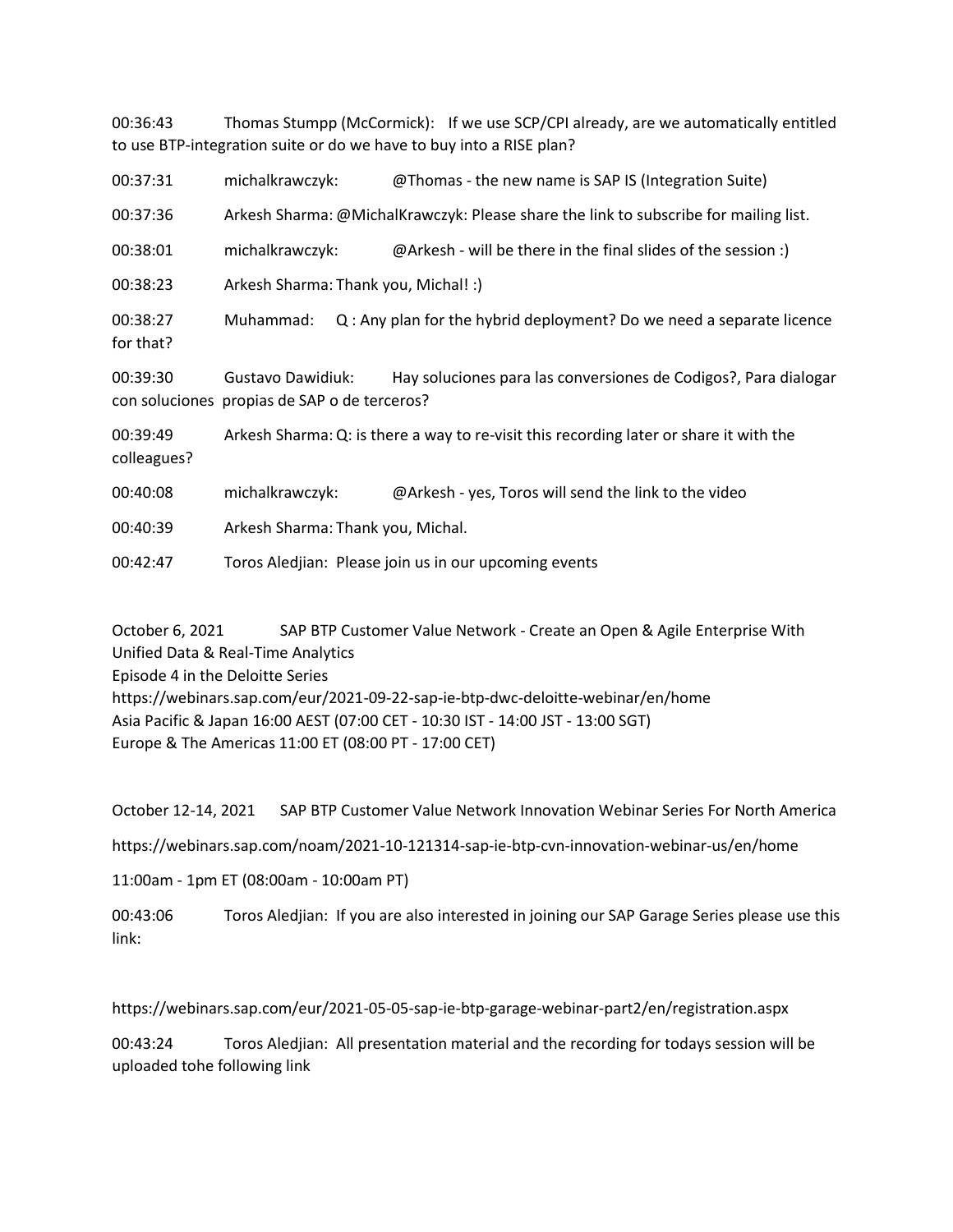https://webinars.sap.com/2021-12-31-sap-btp-customer-value-network-global/en/upcoming

00:48:21 Anil Potluri (He/Him/His): Does SAP IS provide industry specific API/Adapters/connectors. example : for Pharma , automotive industries etc.

00:53:15 abanerj8: when will SAP Retire SAP PO/PI

00:54:01 michalkrawczyk: @Anil - for B2B you can use this for AS2 adapter https://blogs.sap.com/2018/01/14/b2b-capabilities-in-sap-cloud-platform-integration-part-1/

00:54:10 abanerj8: Q: When will SAP Retire SAP PO/SAP PI

00:54:40 michalkrawczyk: @abanej8 - 2027 (2030 extended maint.)

00:54:59 Craig Stasila: SAP Process Orchestration 7.5 will be fully supported through the end of 2027 and will be available through extended maintenance through 2030.

00:55:02 Menaga: Do you have SAP TM (Transportation package) available in discover which is in PO7.5?

00:55:16 Avinash Rajan: Q) Would the kubernates environment that Craig mentioned (roadmap) be a SAAS offering that deploys for on-prem/hybrid integrations ?

00:57:28 SBhat: Q: What's the best way to migrate ABAP proxy interfaces created in SAP PO 7.5 to CPI? DO we have any SAP official documentation on this migration?

00:58:14 Udo Paltzer: Yes, the hybrid deployment option of SAP Integration Suite, i. e. the integration cell, will run on top of a Kubernetes cluster.

00:58:32 after the crash 600019: are there as many odata api's as bapi's

00:58:50 michalkrawczyk: SBhat - we talk about proxy migration in our lessons learned https://int4.com/sap-po-to-sap-cpi-migration-lessons-learned-video

01:00:00 Udo Paltzer: @SBhat, and yes, additionally to what Michal mentioned, you can use the XI adapter in SAP Cloud Integration to connect to ABAP proxies.

01:00:02 after the crash 600019: S4 on-premise, is gateway or proxy the way to go?

01:01:13 SBhat: Thanks Michal.

01:01:17 Muhammad: Q : Any plan to add EOIO in CPI like PO?

01:01:31 Udo Paltzer: You can use either way .. both is supported , gateway and proxy

01:01:43 michalkrawczyk: with S4 - still proxy - or IDOCs….

01:02:18 Udo Paltzer: @Mohammad: We support now EO with SAP Cloud Integration, and EOI is planned for 2022 …

01:03:32 Muhammad: Q: I guess S4 on Cloud does not have any ABAP proxy and SOAP/ODATA are the only options?

01:04:34 after the crash 600019: what framework will last the longest, proxy/gateway or idocs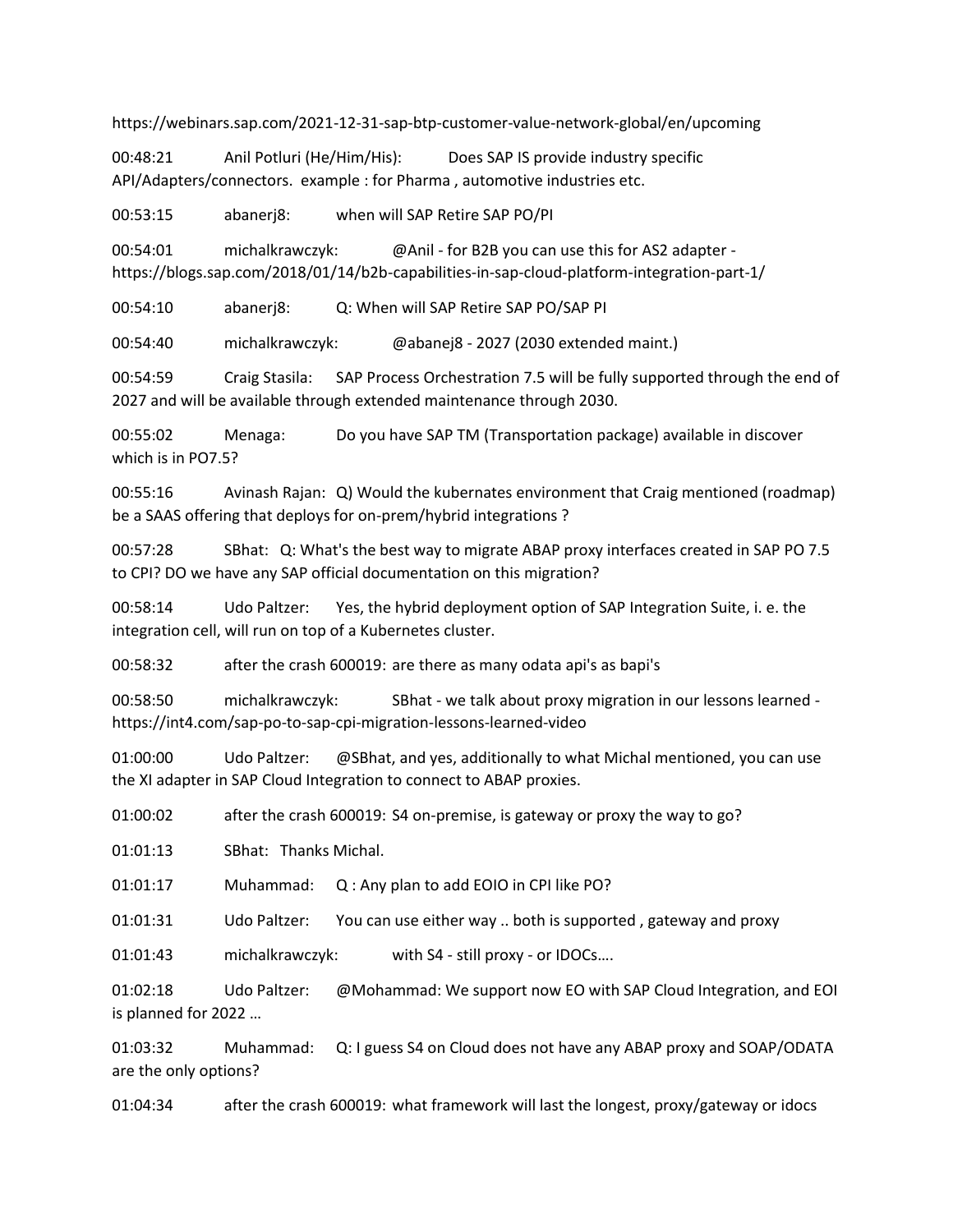01:05:46 michalkrawczyk: Which framework is used for 99% of important business scenarios with SAP?

01:05:54 Muhammad: Q: Any plan to include the copy/paste of the CPI channels as well as the block of steps into the same or different flows?

01:05:56 michalkrawczyk: IDOCs :)

01:07:34 Udo Paltzer: @Mohammad: The integration flow designer already support the copy of adapter configuration .. at least into the same integration flows …

01:08:02 Menaga: is there SAP TM 9.3 content package available in IS as a pre built to integrate with S4 and TM?

01:08:11 Udo Paltzer: @Mohammad: And now we also support the copy of integration flow steps across Integration Packages …

01:09:59 Muhammad: Good to know but sadly it is not available in our tenant yet so I will wait and try as I know we can now copy/paste the individual step but not the connectivity either for the same or flow the local flows

01:10:34 michalkrawczyk: @Avinash - this one https://www.sapinsideronline.com/future-proof-your-integration-strategy-with-sap-cloud-platformintegration-suite/

01:10:35 michalkrawczyk: ?

01:10:36 abanerj8: Q : can we know more about deploying PO to Hybrid Integartion Platform

01:12:23 Muhammad: Q: Tried the copy/paste in the trial account as well and it is definitely not working for the adapter config but you can copy/paste the different steps.

Hope SAP will add such features in future as it will really help and save time

01:14:15 Muhammad: Q: Why SAP has removed the trace in the CF CPI whereas it is still available in the Neo?

01:16:08 Rasmus Holm: Q: Any plans for tool to migrate nwa bpms to the cloud

01:18:58 Udo Paltzer: @Mohammad, yes, no worries, the update of all customer tenants is distributed over multiple weekends, so hopefully on the next weekend your tenants will be upgraded, so that you can consume the new capabilities.

01:19:48 Srini: Do we have any out of the box iflow, to fetch the system logs/error logs and send to monitoring tools like splunk or SAP Focused Run (on-prem). if not how can we send my error logs to ALM tools.

01:20:21 Srini: also Did SIS (CF) has option to check system logs like in Neo

01:21:34 abanerj8: voice is breaking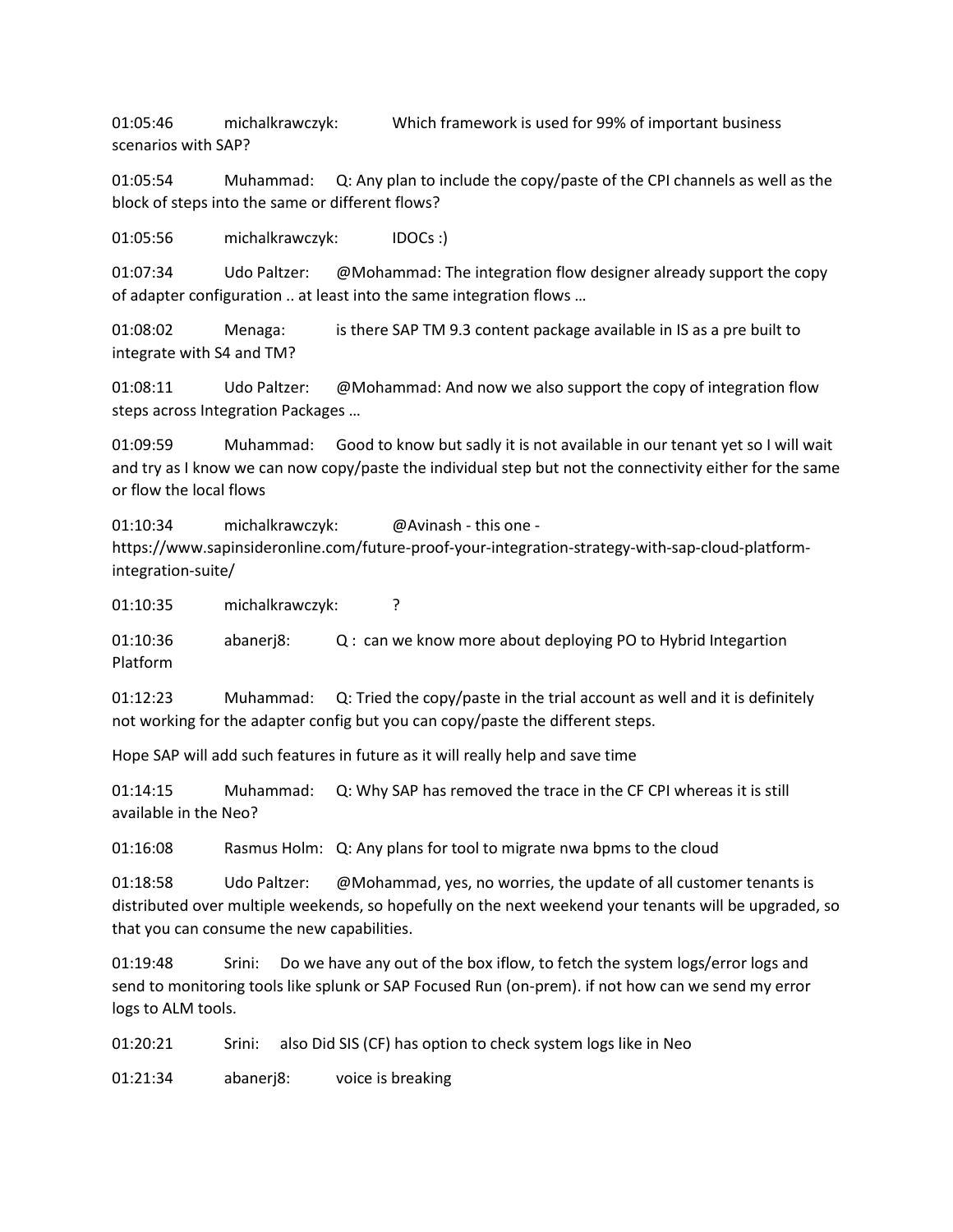01:21:44 Srini: Did SIS have option of reprocess messages directly like in SAP PO.

01:21:48 Udo Paltzer: @Mohammad: The traces in Cloud Foundry are available as well … for now customers have to create a ticket in order to receive the system logs, and in the near future we plan to provide direct access to the system logs also on the Cloud Foundry environment.

01:22:24 abanerj8: Q: Does the prebuild configuration is only for S4 or with ECC too

01:22:50 Giuseppe Agnello: Q: does this wizard to import mappings from SAP PI/PO consider also lookups and UDF? thank you

01:24:16 Craig Stasila: The pre-built content is for S/4 as well as ECC

01:25:28 lynton: Q: For existing custom Java modules on channels in SAP PO ...any world where they get "migrated" to iflow scenarios?

01:25:34 Srini: can I monitor only iFlow status in SAP Focused run or also error logs and payload as well in focused run

01:26:04 Srini: i mean CPI monitor in Focused run

01:27:35 Udo Paltzer: Message makings from SAP Process Orchestration into SAP Cloud Integration is supported, now also including the user defined functions…Look-up functions will still come along the roadmap …

01:29:48 Udo Paltzer: Messages can be monitored also via SAP Cloud Application Lifecycle Management, SAP Solution Manager etc. … the integration is achieved via OData APIs,i. e. Also the payload can be monitored from external monitoring tools.

01:30:18 Giuseppe Agnello: thank you Udo for the information

01:30:35 Muhammad: Q: Any plan to add the Trading Partners and other EDI related stuff in the Integration Adviser?

Can we use the custom function/formulas there as well instead of 1:1 mapping?

01:30:45 Julio Vallejo: Regarding Hybrid Integration -> Cloud Integration Runtime:

- Is it currently available?
- Is it like a "Local Integration Engine" to be installed in the on-premise NetWeaver systems?
- Would coexist with the "Local Integration Engine"?
- Can we redirect our current proxies to the new hybrid integration on-premise runtime?

• Available for which NetWeaver on-premise versions?

• ESR Migration (Great) - What about Migration tools for the Integration Scenarios in the Integration Builder (~From 7.4 to 7.5)

• Would the traffic be billed as SAP Cloud Traffic?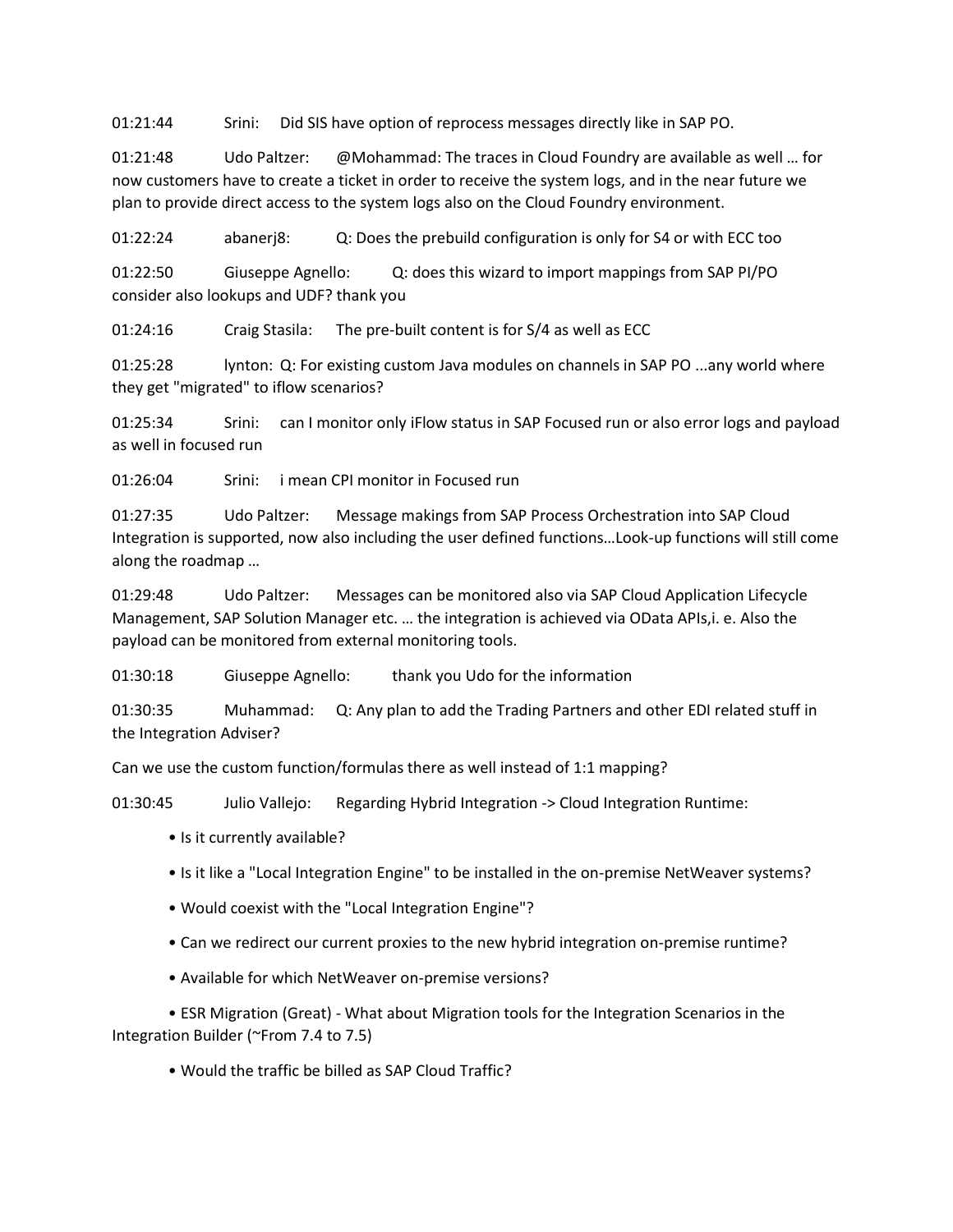01:31:39 Rasmus Holm: Q: asking on NWA bpm workflows any plans on making it possible to migrate them?

01:32:43 Udo Paltzer: @Mohammad: Regarding the copy of adapter configuration: In the integration designer there is an icon next to the adapter, from which you can copy the adapter configuration. I hope you can see the icon, otherwise let me know …

01:32:43 Chao, Lilissa: Can SAP Focused run be used to monitor these integrations?

01:33:53 Chao, Lilissa: I mean these CPI interfaces

01:35:04 Julio Vallejo: Our current context is PI on NetWeaver 7.4, and we would like to embrace pragmatically the SAP Cloud Integration, but keeping the on-premise message flow using onpremise internal traffic - Please advice! - Thanks

01:39:30 monica:based on (PIT) Process Integration test tool?

01:40:53 michalkrawczyk: @Julio - upgrade to SAP 7.5 and you can use SAP IS on SAP PO runtime - is that what you need?

01:43:36 Muhammad: Q: Michal @ Does your tool support 3rd party to 3rd party testing as well?

Does this tool also support S4 Hana on Cloud?

01:45:34 Muhammad: Q : Can we also migrate the PI Classical scenarios to CPI as well? Would you automatically take care of the NFS Sender and REST Receiver Adapter?

01:46:02 michalkrawczyk: @Muhammad - all flows on SAP PO and SAP IS (also 3prd party) and yes S4 private cloud is also supported

01:46:25 michalkrawczyk: @Julio - SAP PO 7.4 is not longer supported - so you should :)

01:47:39 michalkrawczyk: @Muhammad - Classical scenarios also work and if any of the adapters cannot be migrated it's left empty so you can populate it with details

01:47:42 Toros Aledjian: We will be giving a free copy of the eBook "Introducing SAP Cloud Platform Workflow" to the first 15 participants who have completed our Webinar Survey on September 29, 2021.

https://qtrial2019q3az1.az1.qualtrics.com/jfe/form/SV\_7UGNB4XOLR4Ra50

01:50:30 Avinash Rajan: Please can you share the link to microsite once again (here)) ?

01:50:52 Toros Aledjian: All presentation material and the recording for todays session will be uploaded tohe following link

https://webinars.sap.com/2021-12-31-sap-btp-customer-value-network-global/en/upcoming

01:54:10 Menaga: My question was not answered

01:54:23 Rasmus Holm: Q:how to migrate nwa bpms